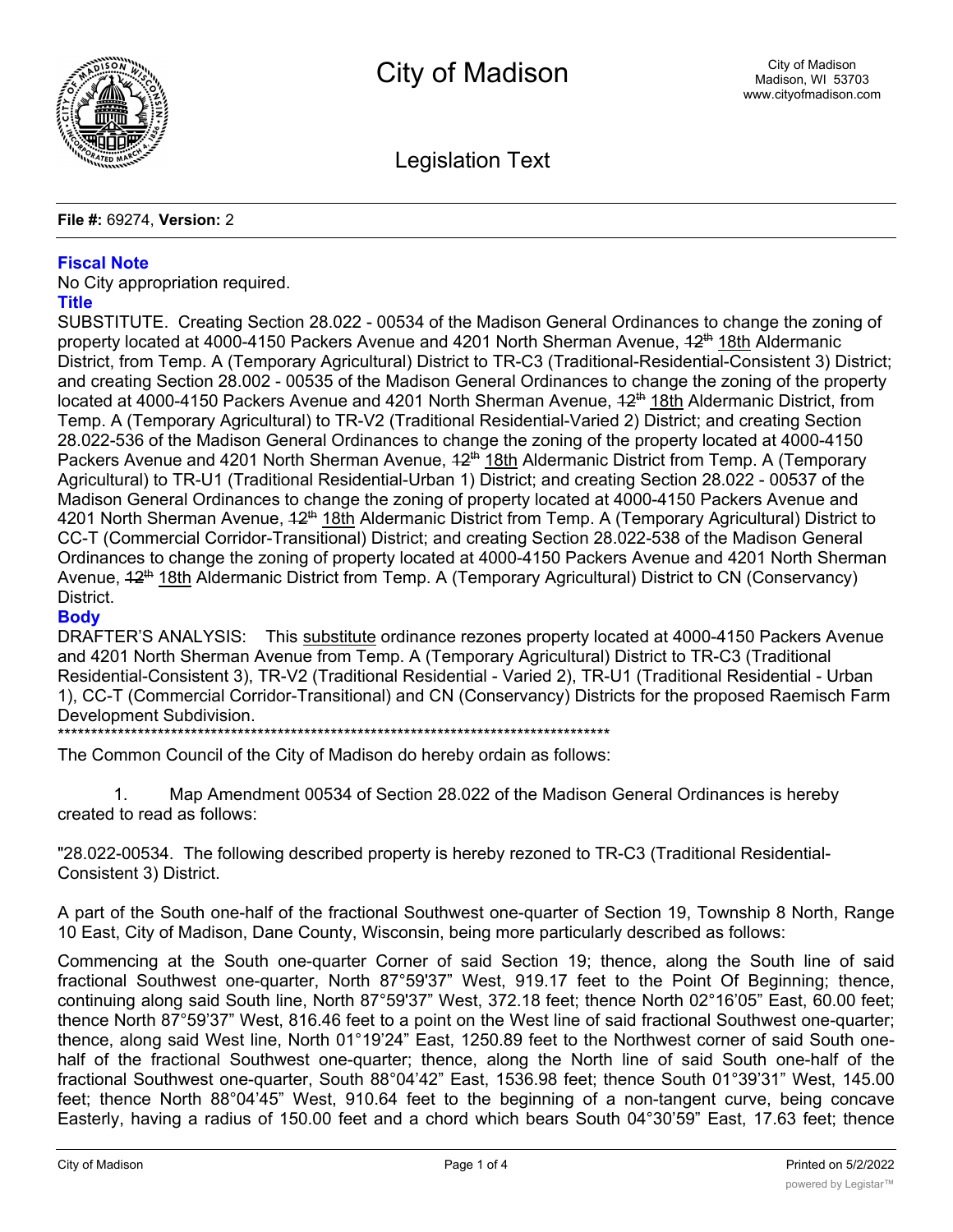#### **File #:** 69274, **Version:** 2

Southerly, 17.64 feet along the arc of said curve through a central angle of 06°44'21" to the Point of Tangency thereof; thence South 07°53'10" East, 284.40 feet; thence South 88°06'50" East, 119.85 feet to the beginning of a tangent curve, being concave Southerly, having a radius of 900.00 feet and a chord which bears South 80°16'49" East, 362.12 feet; thence Easterly, 364.61 feet along the arc of said curve through a central angle of 23°12'43" to the Point of Tangency thereof; thence South 68°40'27" East, 76.04 feet; thence South 21°19'33" West, 150.00 feet; thence North 68°40'27" West, 50.00 feet; thence North 69°01'52" West, 47.00 feet; thence North 72°04'15" West, 47.00 feet; thence North 75°39'43" West, 47.00 feet; thence North 79°15'11" West, 47.00 feet; thence North 82°50'39" West, 47.00 feet; thence South 84°05'26" West, 47.00 feet; thence South 82°06'50" West, 150.00 feet; thence South 07°53'10" East, 30.00 feet; thence North 82°06'50" East, 150.00 feet; thence South 15°39'44" East, 46.53 feet; thence South 28°32'14" East, 147.00 feet; thence South 17° 46'55" East, 98.53 feet; thence South 68°40'27" East, 332.27 feet; thence South 21°19'33" West, 260.52 feet to the beginning of a tangent curve, being concave Easterly, having a radius of 150.00 feet and a chord which bears South 10°14'40" West, 57.66 feet; thence Southerly, 58.02 feet along the arc of said curve through a central angle of 22°09'45" to the Point of Tangency thereof; thence South 00°50'12" East, 15.46 feet to the Point Of Beginning, containing 1,324,180 square feet or 30.399 acres, more or less.

2. Map Amendment 00535 of Section 28.022 of the Madison General Ordinances is hereby created to read as follows:

"28.022-00535. The following described property is hereby rezoned to TR-V2 (Traditional Residential-Varied 2) District.

A part of the South one-half of the fractional Southwest one-quarter of Section 19, Township 8 North, Range 10 East, City of Madison, Dane County, Wisconsin, being more particularly described as follows:

Commencing at the South one-quarter Corner of said Section 19; thence, along the East line of said fractional Southwest one-quarter, North 01°40'21" East, 1313.95 feet to the Northeast corner of said South one-half of the fractional Southwest one-quarter; thence, along the North line of said South one-half of the fractional Southwest one-quarter, North 88°04'42" West, 577.82 feet; thence South 01°39'31" West, 145.00 feet to the Point Of Beginning; thence South 01°39'31" West, 133.84 feet to the beginning of a tangent curve, being concave Westerly, having a radius of 150.00 feet and a chord which bears South 03°47'33" West, 11.17 feet; thence, Southerly, 11.17 feet along the arc of said curve through a central angle of 04°16'05"; thence North 88° 04'45" West, 268.32 feet; thence South 19°56'42" West, 190.79 feet; thence South 21°19'33" West, 30.00 feet; thence North 68°40'27" West, 47.48 feet to the beginning of a tangent curve, being concave Southerly, having a radius of 900.00 feet and a chord which bears North 80°16'19" West, 362.12 feet; thence, Westerly, 364.61 feet along the arc of said curve through a central angle of 23°12'43" to the Point of Tangency thereof; thence South 88°06'50" West, 119.85 feet; thence North 07°53'10" West, 284.40 feet to the beginning of a tangent curve, being concave Easterly, having a radius of 150.00 feet and a chord which bears North 04°30'59" West, 17.63 feet; thence Northerly, 17.64 feet along the arc of said curve through a central angle of 06°44'21"; thence South 88°04'45" East, 910.64 feet to the Point Of Beginning, containing 222,889 square feet or 5.117 acres, more or less.

3. Map Amendment 00536 of Section 28.022 of the Madison General Ordinances is hereby created to read as follows:

"28.022-00536. The following described property is hereby rezoned to TR-U1 (Traditional Residential-Urban 1) District.

A part of the South one-half of the fractional Southwest one-quarter of Section 19, Township 8 North, Range 10 East, City of Madison, Dane County, Wisconsin, being more particularly described as follows:

Commencing at the South one-quarter Corner of said Section 19; thence, along the South line of said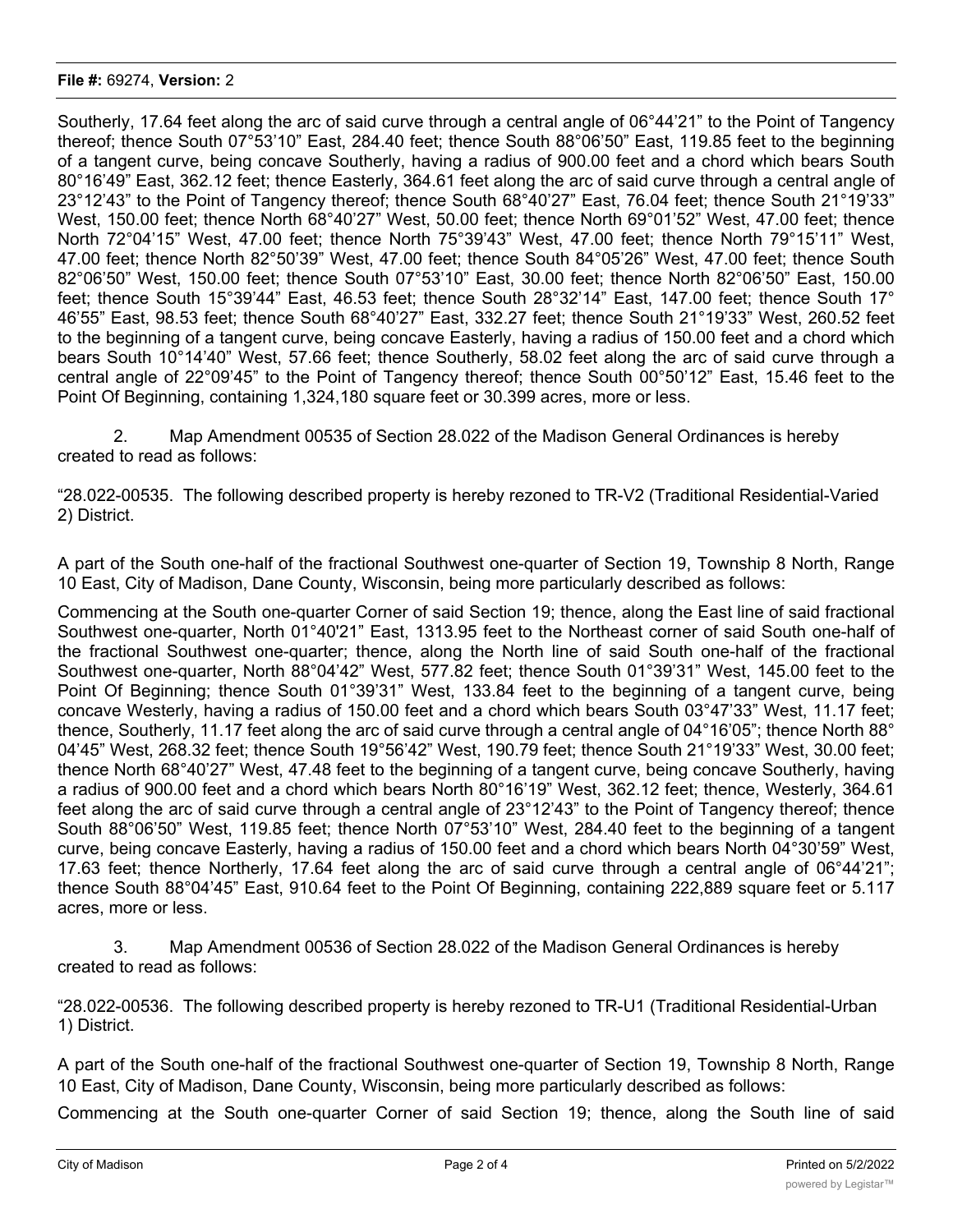## **File #:** 69274, **Version:** 2

fractional Southwest one-quarter, North 87°59'37" West, 340.40 feet to the Point Of Beginning; thence, continuing along said South line, North 87°59'37" West, 578.77 feet; thence North 00°50'12" West, 15.46 feet to the beginning of a tangent curve, being concave Easterly, having a radius of 150.00 feet and a chord which bears North 10°14'40" East, 57.66 feet; thence Northeasterly, 58.02 feet along the arc of said curve through a central angle of 22°09'45" to the Point of Tangency thereof; thence North 21°19'33" East, 260.52 feet; thence North 68°40'27" West, 225.31 feet; thence North 21°19'33" East, 435.00 feet; thence North 68°40'27" West, 28.56 feet; thence North 21°19'33" East, 30.00 feet; thence North 19°56'42" East, 190.79 feet; thence South 88°04'45" East, 268.32 feet to the beginning of a non-tangent curve, being concave Westerly, having a radius of 150.00 feet and a chord which bears North 03°47'33" East, 11.17 feet; thence Northerly, 11.17 feet along the arc of said curve through a central angle of 04°16'05" to the Point of Tangency thereof; thence North 01°39'31" East, 278.84 feet to a point on the North line of said South one-half of the fractional Southwest one-quarter; thence South 88°04'42" East, 577.82 feet to a point on the East line of said fractional Southwest one-quarter, also being the centerline of Packers Avenue; thence, along said East line and centerline, South 01°40'21" West, 383.21 feet; thence North 88°19'39" West, 60.00 feet; thence South 74°31'11" West, 290.49 feet; thence South 21°19'33" West, 219.98 feet; thence South 68°40'27" East, 59.00 feet; thence South 21°19'33" West, 95.22 feet; thence South 68°40'27" East, 50.55 feet; thence South 01°40'14" West, 509.40 feet to the Point Of Beginning, containing 790,265 square feet or 18.142 acres, more or less.

4. Map Amendment 00537 of Section 28.022 of the Madison General Ordinances is hereby created to read as follows:

"28.022-00537. The following described property is hereby rezoned to CC-T (Commercial Corridor-Transitional) District.

A part of the South one-half of the fractional Southwest one-quarter of Section 19, Township 8 North, Range 10 East, Town of Burke, Dane County, Wisconsin, being more particularly described as follows:

Beginning at the South one-quarter Corner of said Section 19; thence, along the South line of said fractional Southwest one-quarter, North 87°59'37" West, 340.40 feet; thence North 01°40'14" East, 509.40 feet; thence North 68°40'27" West, 50.55 feet; thence North 21°19'33" East, 95.22 feet; thence North 68°40'27" West, 59.00 feet; thence North 21°19'33" East, 219.98 feet; thence North 74°31'11" East, 290.49 feet; thence South 88°19'39" East, 60.00 feet to a point on the East line of said fractional Southwest one- quarter, also being the centerline of Packers Avenue; thence, along said East line and said centerline, South 01°40'21" West, 930.74 feet to the Point Of Beginning, containing 315,531 square feet or 7.244 acres, more or less.

5. Map Amended 00538 of Section 28.022 of the Madison General Ordinance is hereby created to read as follows:

"28.022-00538. The following described property is hereby rezoned to CN (Conservancy) District. A part of the South one-half of the fractional Southwest one-quarter of Section 19, Township 8 North, Range 10 East, City of Madison, Dane County, Wisconsin, being more particularly described as follows:

Commencing at the South one-quarter Corner of said Section 19; thence, along the South line of said fractional Southwest one-quarter, North 87°59'37" West, 919.17 feet; thence North 00°50'12" West, 15.46 feet to the beginning of a tangent curve, being concave Easterly, having a radius of 150.00 feet and a chord which bears North 10°14'40" East, 57.66 feet; thence Northeasterly, 58.02 feet along the arc of said curve through a central angle of 22°09'45" to the Point of Tangency thereof; thence North 21°19'33" East, 260.52 feet; thence North 68°40'27" West, 225.31 feet to the Point Of Beginning; thence North 68°40'27" West, 106.96 feet; thence North 17°46'55" West, 95.53 feet; thence North 28°32'14" West, 147.00 feet; thence North 15°39'44" West, 46.53 feet; thence South 82°06'50" West, 150.00 feet; thence North 07°53'10" West, 30.00 feet; thence North 82°06'50" East, 150.00 feet; thence North 84°05'26" East, 47.00 feet; thence South 82°50'39" East, 47.00 feet; thence South 79°15'11" East, 47.00 feet; thence South 75°39'43" East, 47.00 feet; thence South 72°04'15" East, 47.00 feet; thence South 69°01'52" East, 47.00 feet; thence South 68°40'27" East, 50.00 feet;